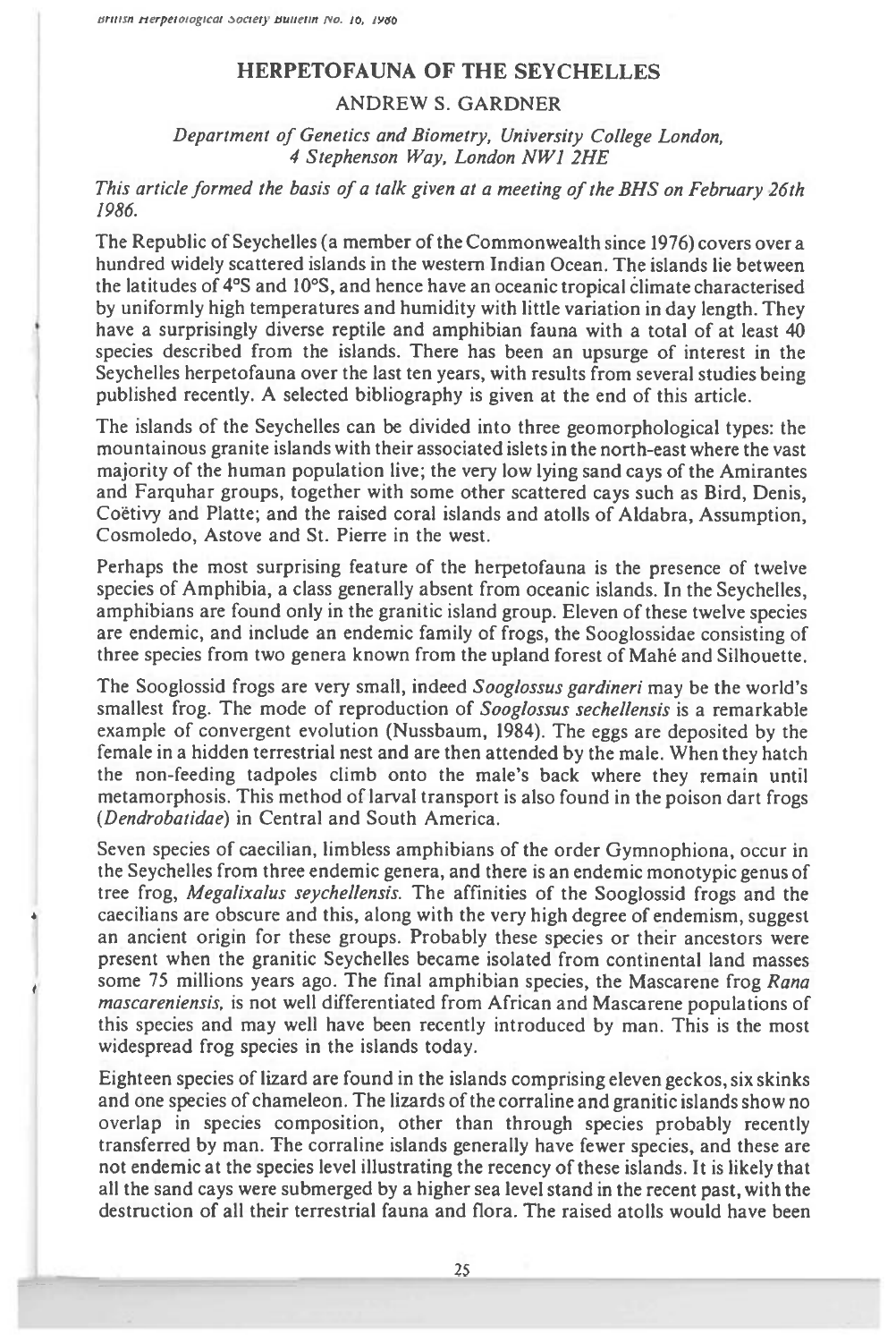reduced to narrow land rims, but not totally covered, and this is reflected in the endemic subspecies of Abbott's day gecko Phelsuma abbotti on Aldabra and Assumption. All the native species in the granitic islands are endemic.

Lizards are a conspicuous and abundant part of the fauna in the Seychelles. First to be noticed by the visitor arriving on Mahe will probably be the brilliant green and red day geckos, *Phelsuma sundbergi* and *Phelsuma astriata.* These are very common in gardens and coconut trees and frequently enter houses. These species vary considerably in size and colour pattern between islands, and the races can be identified using my recently published key (Gardner, 1985). These day geckos have an unusual ability in digesting pollen and can be seen busily licking the flowers in any coconut inflorescence for pollen and nectar.

The other conspicuous lizards of the main granitic islands are the skink, Mabuya *sechellensis,.* and the introduced house gecko, *Gehyra mutilata.* One needs to search rather harder to see the other species. The large Wright's skink, *Mabuya wrightii,* is very common on the seabird islands such as Aride and Cousin, as is the large nocturnal gecko, Ailuronyx sechellensis. The latter species is also usually to be seen in the Vallee de Mai National Park on Praslin.

Two species of litter dwelling skink, *Scelotes gardineri* and *Scelotesbraueri,* occur. The former species is common under leaves on La Digue, Curieuse and Aride. A tiny gecko species, Urocotyledon inexpectata, which has twin pads under each toe and an additional adhesive pad under the tip of the tail, may be found under flakes of granite, or bark of dead trees during the day. The species of chameleon, *Chamaeleo tigris,* is found on Mahe, Silhouette and Praslin. Although seldom seen the chameleon occurs in almost all vegetation types from sea level to the hill tops.

Two further species of day gecko occur in the coralline islands. The brilliantly coloured gold-dust day gecko, Phelsuma laticauda is found in the Farquhar group, as well as on Madagascar and the Comores. This species is bright green with red dorsal markings. The upper back is dusted with golden scales and the eye rings and toes are bright blue. The duller blue-grey Abbott's day gecko *Phelsuma abbotti* is found on Aldabra and Assumption as well as in NW Madagascar. The Assumption species is about double the size of that on nearby Aldabra and is much brighter with a golden undersurface. The small, pantropical skink *Cryptoblepharus boutonii* is found on many of the outer islands, and the Madagascan species *Zonosaurus madagascariensis* occurs on Cosmoledo. Three species of small, brown *Hemidactylus* geckos occur on the coralline islands and one, apparently all female, population of the parthenogenetic species *Lepidodactylus lugubris* occurs on Coetivy.

Three species of snakes, all of them harmless, are found in the granitic islands. These are the Seychelles wolf snake Lycognathophis seychellensis, the Seychelles house snake *Boaedon geometricus* and an introduced worm snake *Ramphotyphlops braminus.* In the marshes of the wetter islands are found three species of fresh water turtle (*Pelusios* spp), all endemic at either species or sub-species level. In former times, there were abundant giant land tortoises and crocodiles (Crocodilus niloticus), but these were exterminated by man. The taxonomy of the extinct Seychelles land tortoises is not clear. There may have been several species, but too few specimens were preserved before their disappearance. The tortoises now living on Curieuse, Cousin, Frigate and in the botanic gardens of Mahé are all of the Aldabran species, Dipsochelys elephantina. On their native island, these tortoises are very numerous and Aldabra is a most unusual ecosystem in having a reptile as the top herbivore!

The remaining reptiles are two species of sea turtle, the green turtle Chelonia mydas and **the hawksbill turtle** Eretmochelys imbricata. The green turtle was heavily exploited for **meat and callipee, and probably no longer nests in the granitic islands. Some are still**